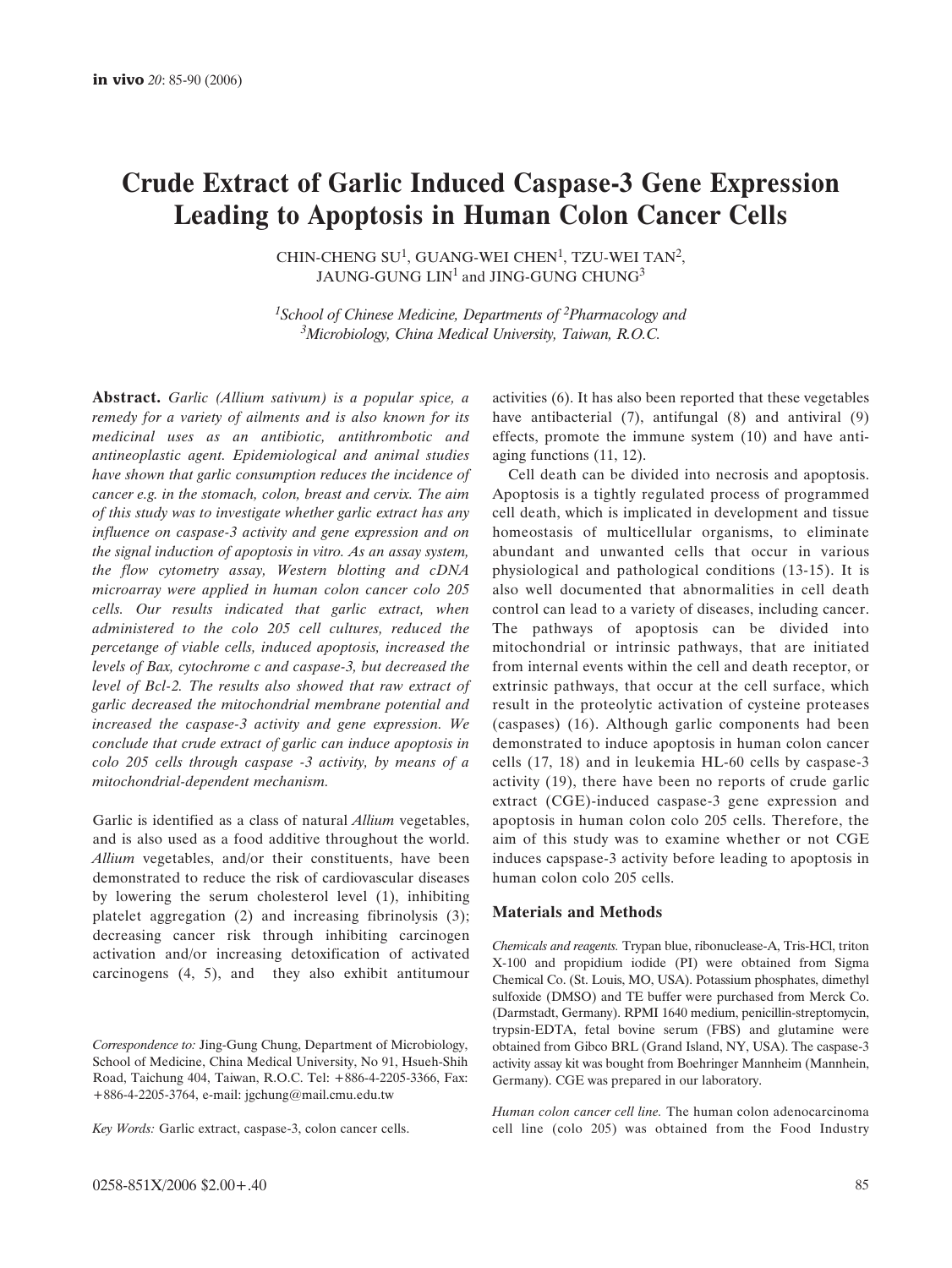Research and Development Institute (Hsinchu, Taiwan). The colon cancer cells were placed into 75-cm3 tissue culture flasks and grown at  $37^{\circ}$ C under a humidified  $5\%$  CO<sub>2</sub> atmosphere in RPMI 1640 medium supplemented with 10% FBO and 2% penicillin-streptomycin (10,000 U/ml penicillin and 10 mg/ml streptomycin).

*Effects of CGE on the viability of colo 205 cells.* The colo 205 cells were plated in 12-well plates at a density of  $2.5x10<sup>5</sup>$  cells/well and grown for 24 h. CGE, at final concentrations  $0, 0.5, 1$  and  $2 \mu g/mL$ , was then added. DMSO (solvent) was used as a control. For determining cell viability, the trypan blue exclusion test and flow cytometry were used, as described previously (20).

*Flow cytometry analysis of DNA content for assaying apoptosis in colo 205 cells treated with various concentrations of CGE.* Approximately 2.5x105 cells/well of colo 205 in a 12-well plate with final concentrations  $(0, 0.5, 1 \text{ and } 2 \text{ µg/ml})$  of CGE were incubated in an incubator for 48 h before harvesting the cells by centrifugation. The cells were fixed and assayed by flow cytometry, as described previously (20).

*DNA fragmentation electrophoresis analysis.* Colo 205 cells were plated in 10-cm dishes at a density of 5x106 cells/well and grown for 24 h. They were then treated with  $1 \mu g/ml$  CGE while only adding DMSO (solvent) for the control, and grown at  $37^{\circ}$ C in humidified  $5\%$  CO<sub>2</sub> for 72 h for the DNA fragmentation electrophoresis assayed, as described previously (20).

*Effects of CGE on the mitochondrial membrane potential of colo 205 cells.* Cells were treated with or without CGE (final concentrations 0, 0.5, 1 and 2  $\mu$ g/ml) for 24 h to detect the changes of mitochondrial membrane potential. The level of mitochondrial membrane potential of the colo 205 cells was determined by flow cytometry (Becton Dickinson FACS Calibur), using  $DiOC_6$  (4 mol/L). The cells were harvested and washed twice, re-suspended in 500 µl of DiOC<sub>6</sub> (4 mol/L) and incubated at  $37^{\circ}$ C for 30 min, before analysis by flow cytometry (21).

*Caspase-3 activity determination in colo 205 cells treated with or without CGE.* Colo 205 cells were plated in 12-well plates at a density of 5x105 cells/well and grown for 24 h. The various concentrations of CGE with the added DMSO (solvent) for the control were grown at  $37^{\circ}$ C in humidified  $5\%$  CO<sub>2</sub> for 24 h. The cells were then harvested and lysed in lysis buffer to determine caspase-3 activity, as described previously (21).

*Inhibition of CGE-induced apoptosis by the caspase inhibitor (z-VAD-fmk) in colo 205 cells.* In order to examine whether or not caspase-3 activation was involved in the apoptosis triggered by CGE, the cells were pretreated with the cell-permeable broadspectrum caspase inhibitor, z-VAD-fmk, 3 h prior to treatment with CGE. Apoptosis and caspase-3 activity were determined, as described above (21)

*Western blotting to examine the effect of CGE on Bax, Bcl-2, cytochrome c and caspase-3 in colo 205 cells.* The total protein was collected from colo 205 cells treated with or without various concentrations of CGE 24 h before the Bax, Bcl-2, cytochrome c and caspase-3 levels were measured by sodium dodecylsulfate

polyacrylamide gel electrophoresis (SDS-PAGE) and Western blot, as described previously (20, 21)

*Microarray hybridization to examine caspase-3 gene expression in colo 205 cells after treatment with CGE.* The total RNA was extracted from colo 205 cells treated with or without 2 µg/mL CGE by using the Qiagen RNeasy Mini Kit at 24 h. cDNA microarrays were applied, as described previously (22).

*Statistical analysis.* The Student's *t*-test was used to analyze the statistical significance between the CGE-treated and control groups.

# **Results**

*Effects of CGE on the viability of colo 205 cells.* The results demonstrated that the crude extract of garlic induced cytotoxicity on colo 205 cells, and that these effects were dose-dependent (Figure 1).

*CGE induced apoptosis in colo 205 cells.* The data from flow cytometry demonstrated that CGE induced apoptosis (sub-G1 occurrence), and that this effect was also dosedependent (Figure 2). The DNA gel picture indicated that, in colo  $205$  cells treated with 2  $\mu$ g/ml of CGE, DNA fragmentation was induced (Figure 3).

*Effects of CGE on the mitochondrial membrane potential in colo 205 cells.* The data from flow cytometry assays provided in Table I indicate that CGE decreased the mitochondrial membrane potential, and that this effect was also dosedependent (Table I).

*Caspase-3 activity determination in colo 205 cells treated with or without CGE.* The results indicated that CGE increased the caspase-3 activity in colo 205 cells and that this effect was also dose-dependent (Figure 4A).

*Inhibition of CGE-induced apoptosis by the caspase inhibitor (z-VAD-fmk) in colo 205 cells.* The data demonstrated that CGE induced apoptosis, and that cells treated with caspase inhibitor showed a decrease in the percentage of apoptosis (Figure 4B). Apparently, caspase-3 is involved in CGEinduced apoptosis.

*Western blotting to examinine the effect of CGE on Bax, Bcl-2, cytochrome c and caspase-3 expressions in colo 205 cells.* The results indicate that CGE induced Bax, cytochrome c and caspase-3 expressions, but decreased Bcl-2 expression (Figure 5).

*Microarray hybridization to examine the gene expression of caspase-3 in colo 205 cells after treatment with CGE.* The results demonstrate that CGE induced caspase-3 gene expression (Figure 6).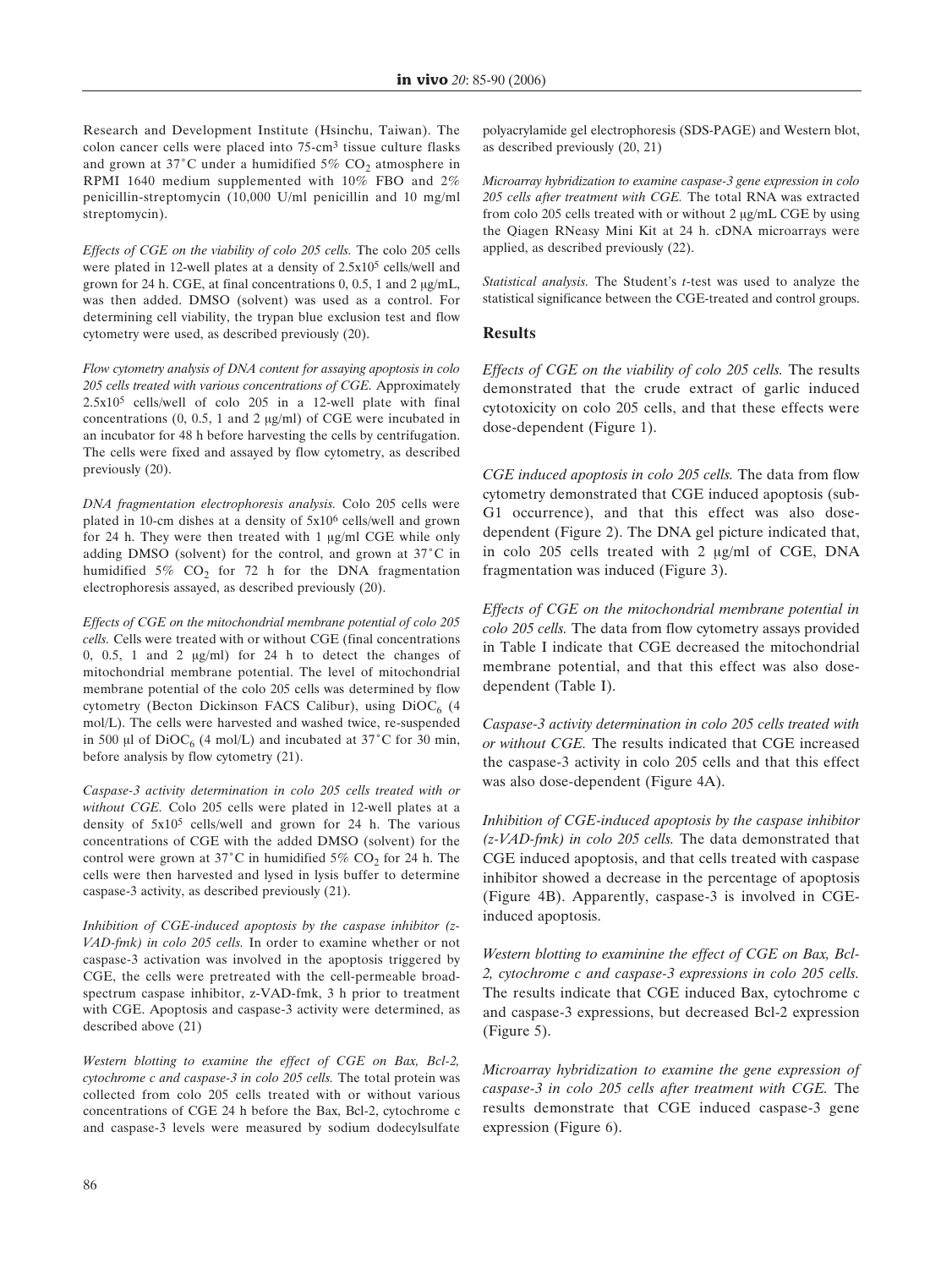

Figure 1. *Percentage of the viable colo 205 cells after CGE treatment. Colo 205 cells (1x105cells/ well; 12 well plates) were cultured in RPMI 1640 medium + 10% FBS with CGE for 24 h. Then the cells were collected by centrifugation and the viable cells were determined by flow cytometry, as described in Materials and Methods. The data represent the mean±S.D. of three experiments. \*p<0.05*



Figure 2*. Effects of CGE on colo 205 cells apoptosis (sub-G1 group). Colo 205 cells were cultured with 0, 0.5, 1 and 2 µg/mL CGE for 48 h, and the cells were harvested and analyzed for the sub-G1 group. The percentage of colo 205 cells in apoptosis was evaluated by flow cytometry as described in Materials and Methods. The data represents the mean±S.D. of three experiments. \*p<0.05*



C 2 µg/mL crude extract of garlic

Table I. *Flow cytometric analysis of mitochondrial membrane potential in human colon cancer cells (colo 205) with or without various concentrations of CGE treatment for 24 h.*

| Crude extract of garlic (CGE)<br>$(\mu g/mL)$ | Percentage of cells<br>stained by $DiOC6$ |
|-----------------------------------------------|-------------------------------------------|
| 0 (control)                                   | $96.2 \pm 13.9$                           |
| 0.5                                           | $78.4 \pm 10.2$                           |
| 1                                             | $51.6 \pm 8.2^*$                          |
| 2                                             | $24.1 \pm 4.1^*$                          |

Values are mean $\pm$ S.D. n=3. The colo 205 cells (5x10<sup>5</sup> cells/ml) were treated with various concentrations of CGE. The zero concentration was defined as the control. The percentage of cells that were stained by the  $DiOL<sub>6</sub>$  dye, and the stained cells were determined by flow cytometry, as described in the Materials and Methods section. \*differs between CGE and control. *p*<0.05.

#### **Discussion**

*and Methods.*

Recently, there has been increased inerest in the chemoprevention of gastrointestinal cancer. So far, many minor dietary components have been found to inhibit various stages of carcinogenesis (23). The anticarcinogenic effects of *Allium* vegetables, that derive from epidemiological data as well as from laboratory animal studies, have been reported. A case-control study involving 564 patients with stomach cancer and 1131 controls documented an inverse correlation

Figure 3. *CGE induced DNA laddering fragmentation in colo 205 cells. Colo 205 cells were incubated with or without CGE for 48 h, then DNA degradation was analyzed by gel electrophoresis, as described in Materials*

> between the dietary intake of *Allium* vegetables and cancer risk (24). Consumption of garlic was inversely associated with colon cancer risk (25). The use of garlic in health products and herbal remedies in Nigeria was also reported (26).

> A more recent population-based, case-control study conducted in Shanghai, China, examined the association between the risk of prostate cancer and the intake of *Allium* vegetables (garlic, onions, scallions, chives and leeks). This study, involving 238 cases with histologically-confirmed prostate cancer and 471 control subjects, concluded that men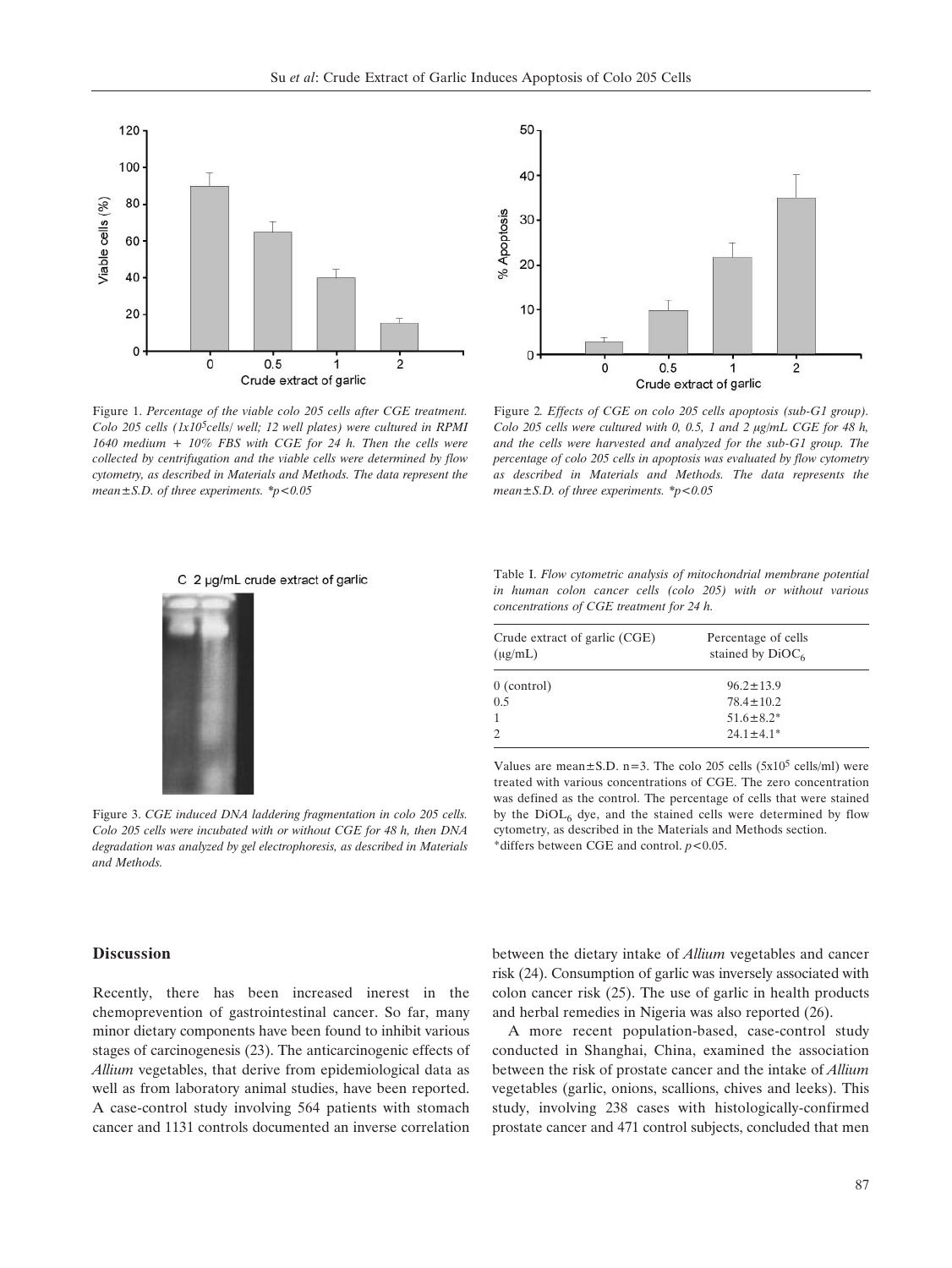

Figure 4. Flow cytometric analysis of the effects of CGE on colo 205 caspase-3 activity and apoptosis. The colo 205 cells were incubated with 2 µg/mL *CGE and/or with or without z-VAD-fmk treatment for caspase-3 activity (panel A) and apoptosis determination (panel B), as described in Materials and Methods. The data represent the mean±S.D. of three experiments. \*p<0.05*



Figure 5. *Representative Western blot showing changes in the levels of Bcl-2, Bax, , cytochrome c and caspase-3 in colo 205 cells after exposure to CGE.* The colo 205 cells (5x10<sup>6</sup>/ml) were treated with 0, 0.5, 1 or 2 µg/mL CGE for 24 h then the cytosolic fraction and total protein were prepared and *determined, as described in Materials and Methods. Evaluation of the levels of Bcl-2, Bax, cytochrome c and caspase-3 expressions were estimated by Western blotting as described in Materials and Methods.*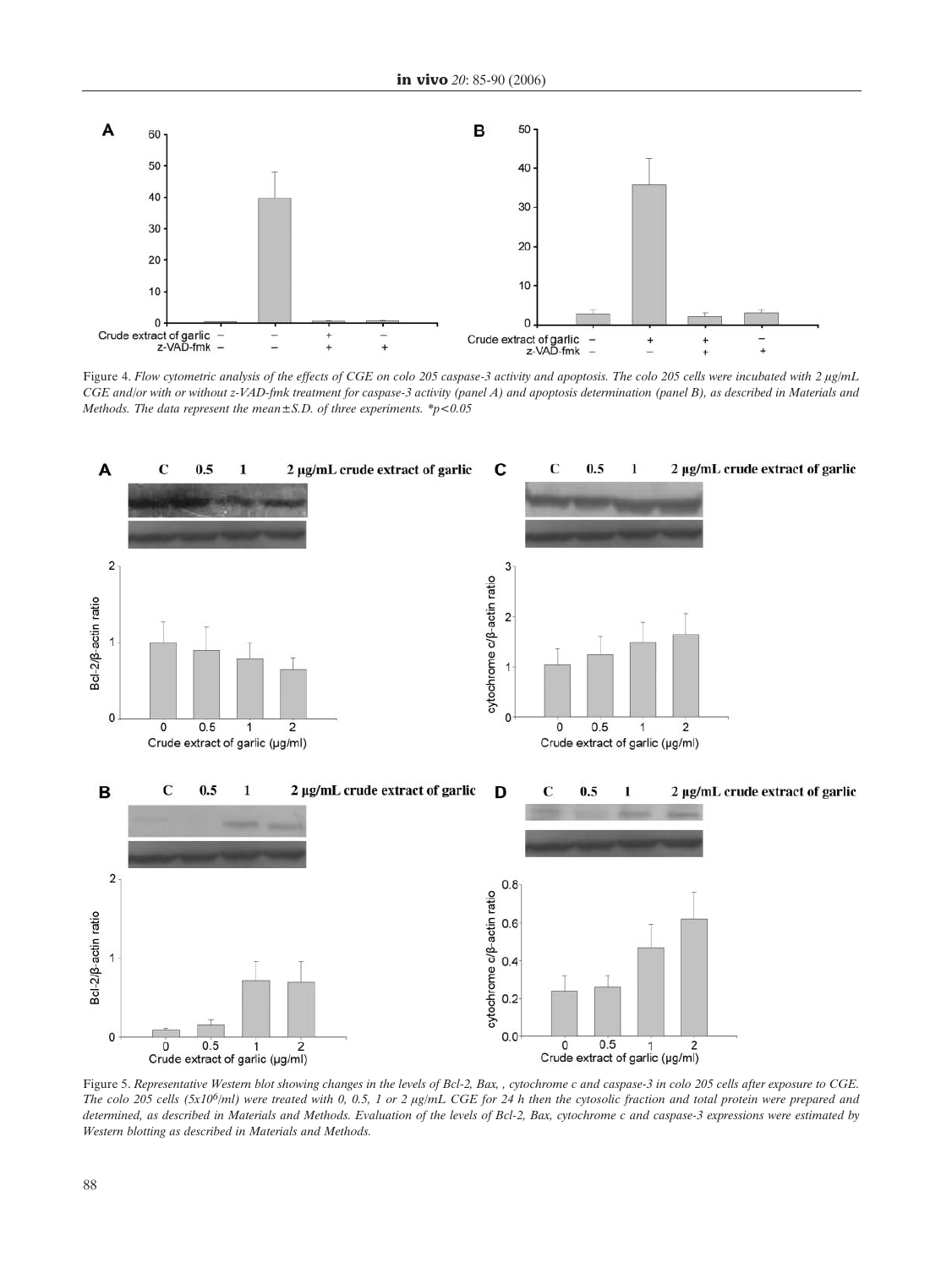

Figure 6. *Up-regulation of caspase-3 gene in colo 205 cells treated with 2 Ìg/mL CGE and assayed by cDNA microarray. Colo 205 cancer cells*  $(5x10^6 \text{ cells/mL})$  in 6-well plates treated with or without 2  $\mu$ g/mL CGE *for 24 h. Red color spot represents up-regulation and green color spot down-regulation. Circle marks the caspase-3 gene up-regulation.*

with a high intake of total *Allium* vegetables (>10 g/day) had a statistically significantly lower risk of prostate cancer than those with low intake (27). Results from investigators based on antiproliferation studies on cancerous cell-based models suggest that the tumor-suppressive effect of garlic corresponds with cell cycle inhibition and apoptosis induction (19, 28, 29). However, the exact mechanism of garlic-induced apoptosis in human colon cancers still remains unclear. Therefore, it was worth investigating the effects of CGE on human colon cancer cells to find the mechanism and signal pathway, and how they lead to apoptosis in colo 205 cells.

Our results demonstrated that CGE was cytotoxic against colon cancer cells. The data also showed that cell death after treatment with CGE was the result of apoptosis, and that increased Bax levels and decreased Bcl-2 levels led to a decrease in the mitochondrial membrane potential, which caused caspase-3 levels to increase, finally leading to DNA fragmentation and apoptosis. The homeostasis of the mitochondrial membrane potential is supervised mainly by Bcl-2 family membranes (30). The ratio of Bax/Bcl-2 is associated with the potential of the mitochondrial membrane. We found that CGE caused apoptosis in colo 205 cells through increased caspase-3 activity, and this death pathway was caspase-3-dependent since the caspase inhibitor z-VADfmk caused the decrease in caspase-3 activity, leading to a decrease in the percentage of apoptosis in colo 205 cells. It was reported that the link between mitochondrial changes

and caspase activation could involve two levels (30, 31). We examined the effect of CGE on the production of radical oxygen species (ROS) in colo 205 cells, and the data did show that the CGE increased ROS production (data not shown). It was also reported that ROS increased the permeability of the mitochondrial membrane (32). Further investigations on the chemopreventive properties of CGE are justified.

# **Acknowledgements**

This work was supported by grant DMR-92-020 from the China Medical University Hospital, Taiwan, R.O.C.

# **References**

- 1 Steiner M and Lin RS: Changes in platelet function and susceptibility of lipoproteins to oxidation associated with administration of aged garlic extract. J Cardiovasc Pharmacol *31*: 904-908, 1998.
- 2 Agarwal KC: Therapeutic actions of garlic constituents. Med Res Rev *16*: 111-124, 1996.
- 3 Rahman K: Historical perspective on garlic and cardiovascular disease. J Nutr *131*: 977-979, 2001.
- 4 Yang CS, Chhabra SK and Hong JY *et al*: Mechanisms of inhibition of chemical toxicity and carcinogenesis by diallyl sulfide (DAS) and related compounds from garlic. J Nutr *131*: 1041-1045, 2001.
- 5 Milner JA: Mechanisms by which garlic and allyl sulfur compounds suppress carcinogen bioactivation. Garlic and carcinogenesis. Adv Exp Med Biol *492*: 69-81, 2001.
- 6 Block E: The chemistry of garlic and onions. Sci Am *252*: 114- 119, 1985.
- 7 Cellini L, Campli E D and Masulli M *et al*: Inhibition of *Helicobacter pylori* by garlic extract (*Allium sativum*). FEMS Immunol Med Microbiol *13*: 273-277, 1996.
- 8 Avato P, Tursil E and Vitali C *et al*: Allylsulfide constituents of garlic volatile oil as antimicrobial agents. Phytomedicine *7*: 239- 243, 2000.
- 9 Guo NL, Lu DP and Woods GL *et al*: Demonstration of the anti-viral activity of garlic extract against human cytomegalovirus *in vitro*. Chin Med J (Engl.) *106*: 93-96, 1993.
- 10 Lau BH, Yamasaki T and Gridley DS: Garlic compounds modulate macrophage and T-lymphocyte functions. Mol Biother *3*: 103-107, 1991.
- 11 Moriguchi T, Saito H and Nishiyama N: Aged garlic extract prolongs longevity and improves spatial memory deficit in senescence-accelerated mouse. Biol Pharm Bull *19*: 305-307, 1996.
- 12. Nishiyama N, Moriguchi T and Saito H: Beneficial effects of aged garlic extract on learning and memory impairment in the senescence-accelerated mouse. Exp Gerontol *32*: 149-160, 1997.
- 13 Green DR: Apoptotic pathways: paper wraps stone blunts scissors. Cell *102*: 1-4, 2000.
- 14 Reed JC: Apoptosis-regulating proteins as targets for drug discovery. Trends Mol Med *7*: 314-319, 2001.
- 15 Ferri KF and Kroemer G: Organelle-specific initiation of cell death pathways. Nat Cell Biol *3*: 255-263, 2001.
- 16 Budihardjo I, Oliver H and Lutter M *et al*: Biochemical pathways of caspase activation during apoptosis. Annu Rev Cell Dev Biol *15*: 269-290, 1999.